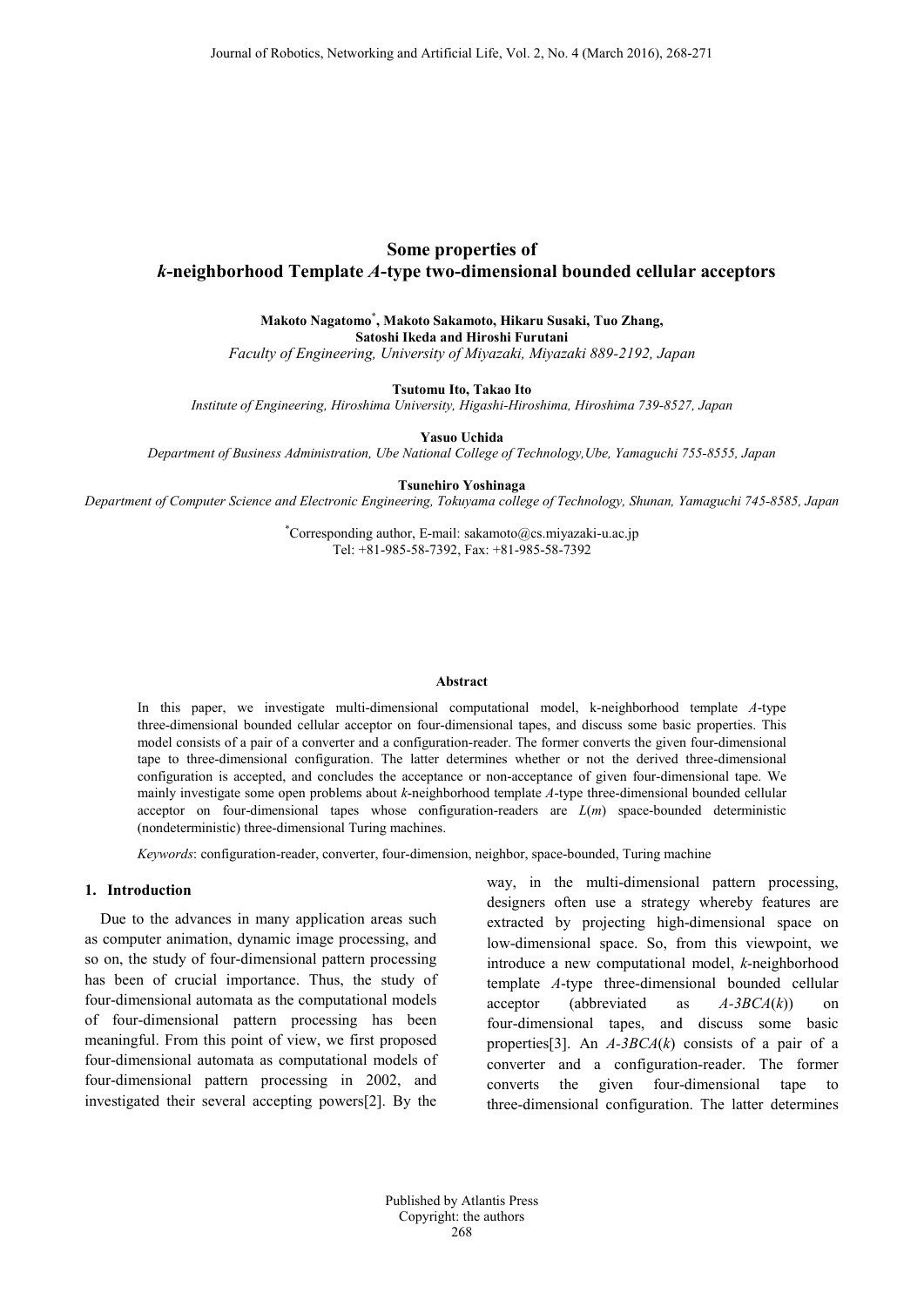*Makoto Nagatomo, Makoto Sakamoto, Hikaru Susaki, Tuo Zhang, Satoshi Ikeda, Hiroshi Furutani, Tsutomu Ito, Takao Ito, Yasuo Uchida, Tsunehiro Yoshinaga* 

whether or not the derived three-dimensional configuration is accepted, and concludes the acceptance or non-acceptance of given four-dimensional tape. When an input four-dimensional tape is presented to the *A-3BCA*(*k*), a three-dimensional cellular automaton as the converter first reads it to the future direction at unit speed (i.e., one three-dimensional rectangular array per unit time). From this process, the four-dimensional tape is converted to a configuration of the converter which is a state matrix of a three-dimensional cellular automaton. Second, three-dimensional automaton as the configuration-reader reads the configuration and determines its acceptance. We say that an input four-dimensional tape is accepted by the *A-3BCA*(*k*) if and only if the configuration is accepted by the configuration-reader. Therefore, the accepting power of the *A-3BCA*(*k*) depends on how to combine the converter and the configuration-reader. An *A-3DBCA*(*k*) (*A-3NBCA*(*k*)) is called a *k*-neighborhood template *A*-type three-dimensional deterministic bounded cellular acceptor (*k*-neighborhood template *A*-type three-dimensional nondeterministic bounded cellular acceptor). This paper mainly investigates some open problems about accepting powers of *A-3DBCA*(*k*)'s whose configuration-readers are *L*(*m*) space-bounded deterministic (nondeterministic) three-dimensional Turing machines[1].

# **2. Preliminaries**

**Definition 2.1.** Let  $\Sigma$  be a finite set of symbols. A three-dimensional tape over  $\Sigma$  is a four-dimensional rectangular array of elements of  $\Sigma$ . The set of all four-dimensional tapes over  $\Sigma$  is denoted by  $\Sigma^{(4)}$ . Given a tape  $x \in \sum_{i=1}^{n} (4)$ , for each integer  $j(1 \leq j \leq 4)$ , we let  $m_j(x)$  be the length of *x* along the *j*-th axis. The set of all  $x \in \Sigma$  with  $l_1(x)=m_1$ ,  $l_2(x)=m_2$ ,  $l_3(x)=m_3$ , and  $l_4(x) = m_4$  denoted by  $\sum_{1}^{(m_1, m_2, m_3, m_4)}$ . If  $1 \le i_j \le l_j(x)$  for each  $j(1 \le j \le 4)$ , let  $x(i_1, i_2, i_3, i_4)$  denote the symbol in *x* with coordinates  $(i_1, i_2, i_3, i_4)$ . Furthermore, we define  $x[(i_1, i_2, i_3, i_4), (i_1', i_2', i_3', i_4')]$ , when  $1 \le i_j \le i_j \le l_j(x)$  for each integer  $j(1 \le j \le 4)$ , as the four-dimensional tape y satisfying the following (i) and (ii):

- (i) for each  $j(1 \leq j \leq 4)$ ,  $l_i(y) = i^3 i^3 + 1$ ;
- (ii) for each  $r_1, r_2, r_3, r_4(1 \le r_1 \le l_1(v), 1 \le r_2 \le l_2(v),$ 1≤*r*<sub>3</sub>≤*l*<sub>3</sub>(*y*), 1≤*r*<sub>4</sub>≤*l*<sub>4</sub>(*y*)), *y*(*r*<sub>1</sub>, *r*<sub>2</sub>, *r*<sub>3</sub>, *r*<sub>4</sub>) =  $x(r_1+i_1-1, r_2+i_2-1, r_3+i_3-1, r_4+i_4-1)$ . (We call  $x[(i_1, i_2, i_3, i_4), (i'_1, i'_2, i'_3, i'_4)]$   $x[(i_1, i_2, i_3, i_4),$  $(i<sup>1</sup>$ ,  $i<sup>2</sup>$ ,  $i<sup>3</sup>$ ,  $i<sup>2</sup>$ ),  $(i<sup>2</sup>$ ),  $i<sup>3</sup>$ ),  $(i<sup>2</sup>$ ),  $(i<sup>3</sup>$ ),  $(i<sup>2</sup>$ ),  $(i<sup>3</sup>$ ),  $(i<sup>2</sup>$ ),  $(i<sup>3</sup>$ ),  $(i<sup>2</sup>$ ),  $(i<sup>3</sup>$ ),  $(i<sup>2</sup>$ ),  $(i<sup>3</sup>$ ),  $(i<sup>3</sup>$ ),  $(i<$

We now introduce a *k*-neighborhood template *A*-type three-dimensional bounded cellular acceptor  $(A-3BCA(k))$ , which is a main object of discussion in this paper.

**Definition 2.2.** Let *A* be the class of an automaton moving on a three-dimensional configuration. Then, an  $A$ -3BCA(*k*) *M* is defined by the 2-tuple  $M=(R,B)$ . *R* and *B* are said to be a converter and a configuration-reader in view of its property, respectively.

- (1) *R* is a three-dimensional infinite array consists of the same finite state machines and is defined by the 6-tulpe  $M = (\mathbb{Z}^2, \mathbb{N}^2, \mathbb{K}, \Sigma, \sigma, q_0)$ , where
	- ① Z is the set of all integer, and the finite state machines are assigned to each point of  $Z^3$ (=ZxZxZ). The finite state machine situated at coordinates  $(i,j,k) \in \mathbb{Z}^3$  is called the  $(i,j,k)$ -th cell and denoted by  $A(i,j,k)$ ,
	- $(2)$   $N^3$ ( $\subseteq$   $Z^3$ ) represents the *neighborhood template* of each cell and  $N^3 = \{(i,j,k)$ -1≤*i*,*j*,*k*≤1},
	- ③ K is a finite set of states of each cell and contains  $q_{\#}$ (the boundary state) and  $q_0$  (the initial state),
	- **4**  $\Sigma$  is a finite set of input symbols (# $\notin \Sigma$  is the boundary symbol),
	- ⑤ σ:K<sup>27</sup> x (Σ∪{#}) →2<sup>K</sup> is the *cell state transition function*. Let  $q_{1,i,k}(t)$  be the state of the  $A(i,j,k)$  at time *t*. Then

 $q_{i,k}(t+1) \in \sigma \quad (q_{i-1,i-1,k-1}(t), \quad q_{i-1,i,k-1}(t), \quad q_{i-1,i+1,k-1}(t),$ *qi,j-*1*,k-*1(*t*), *qi,j,k-*1(*t*), *qi,j+*1*,k-*1(*t*), *qi+*1*,j-*1*,k-*1(*t*), *qi+*1*,j,k-*1(*t*),  $q_{i+1,j+1,k-1}(t)$ ,  $q_{i-1,j-1,k}(t)$ ,  $q_{i-1,j,k}(t)$ ,  $q_{i-1,j+1,k}(t)$ ,  $q_{i,j-1,k}(t)$ ,  $q_{i,j,k}(t)$ ,  $q_{i,j+1,k}(t)$ ,  $q_{i+1,j+1,k}(t)$ ,  $q_{i+1,j,k}(t)$ ,  $q_{i+1,j+1,k}(t)$ ,  $q_{i-1,j-1,k+1}(t)$ ,  $q_{i-1,j,k+1}(t)$ ,  $q_{i-1,j+1,k+1}(t)$ ,  $q_{i,j-1,k+1}(t)$ ,  $q_{i,j,k+1}(t)$ ,  $q_{i,i+1,k+1}(t), q_{i+1,i-1,k+1}(t), q_{i+1,i,k+1}(t), q_{i+1,i+1,k+1}(t), a),$ 

wher *a* is the symbol on the  $A(i,j,k)$  at time *t*. If  $q_{i,j,k}(t)$  =  $q_{\#}$ , however,  $q_{i,j,k}(t+1) = \{q_{\#}\}\$ for each  $(i,j,k) \in \mathbb{Z}^3$  and each  $t \geq 0$ .

(2) A set of input symbols of *B* is  $K - {q<sub>#</sub>}$  (where *B*  $\in$  *A*). Intuitively, *M*=(*R*,*B*) moves as follows, given a four-dimensional input tape  $x \in \sum^{(m1,m2,m3,m4)}$  $(m_1, m_2, m_3, m_4 \ge 1)$  (*x* is surrounded by the boundary symbol #). First, each cell  $A(i,j,k)$  of *R*(1≤*i*≤*m*<sub>1</sub>, 1≤*j*≤*m*<sub>2</sub>, 1≤*k*≤*m*<sub>3</sub>) reads each symbol on the first three-dimensional rectangular array  $x(i,j,k,1)$  in the initial state  $q_0$ , and all of the other cells read the boundary symbols #'s in the boundary state  $q_{\#}$ 's at time  $t=0$ . Starting from this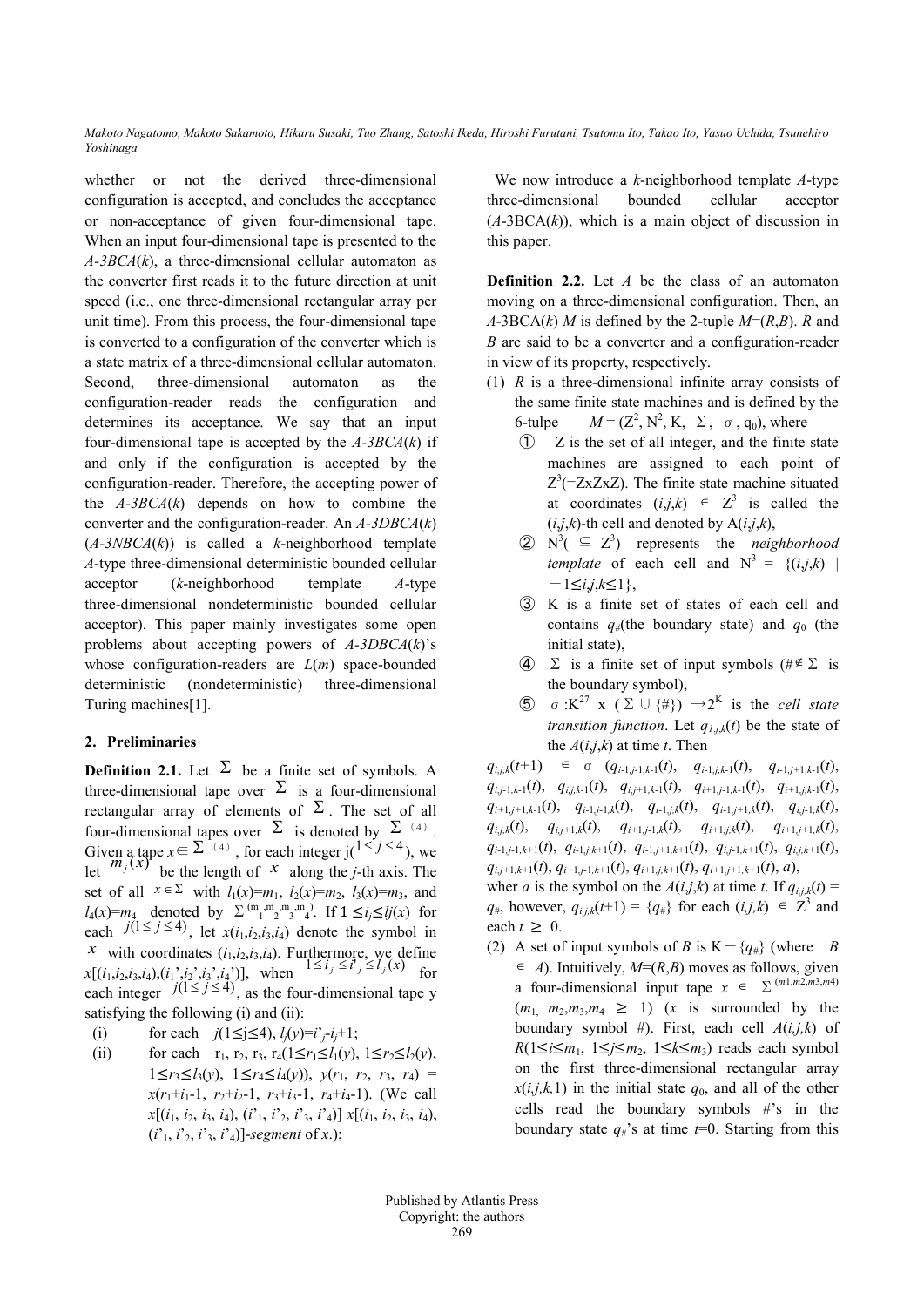condition, *R* keeps reading *x* according to the cell state transition function, and moving down the cell array by one three-dimensional rectangular array, every time *R* reads one three-dimensional rectangular array all. Next, *B* starts to move regarding a *three-dimensional configuration* of *R*  just after *R* finished reading *x* as a three-dimensional input tape and determines whether or not can accept the configuration. If *B* accepts it, *x* is said to be *accepted* by *M*. Let *T*(*M*) be the set of all accepted three-dimensional tape by *M*.

**Definition 2.3.** An *A*-3*BCA* in Dfinition 2.2 is called a 27-neighborhood template *A*-3*BCA*. If we deal with east, west, south, north, up, down neighboring cells and remarkable cell, we call it 7-neighborhood template *A*-3*BCA*. If we deal with only remarkable cell, we call it 1-neighborhood template *A*-3*BCA*. From now on, we denote k-neighborhood template *A*-3*BCA* by *A*-3*BCA*(k)  $(k \in \{1, 7, 27\})$ .

**Definition 2.4.** If the image generated by σ in Definitions 2.2 and 2.3 is a singleton, the converter is said to be *deterministic*, and if not, it is said to be *nondeterministic*. An  $A-3BCA(k)$  ( $k \in \{1,7,27\}$ ), which converter is deterministic (nondeterministic), is said to be a *deterministic* (*nondeterministic*). *A*-3*BCA*(*k*) and denoted by *A*-3*DBCA*(*k*) (*A*-3*NBCA*(*k*)).

We now consider the class of three-dimensional automata described by the following abbreviations as the class of the configuration-reader of *A*-3*BCA*(*k*) *A*. In this paper, we assume that the reader is familiar with the definition of these automata. If necessary, see[2].

 $3-DTM(L(m))$  … The class of  $L(m)$  space-bounded deterministic three-dimensional Turing machine

 $3-NTM(L(m))$  … The class of  $L(m)$  space-bounded nondeterministic three-dimensional Turing machine

 *DO*… The class of deterministic three-dimensional on-line tessellation acceptor

 *DB* … The class of deterministic two-dimensional bounded cellular acceptor

For example 3-*DTM*(*L*(*m*))-3*DBCA*(27) represents such the class as its converter is deterministic and 27-neighborhood, and its configuration-reader is an *L*(*m*) space-bounded deterministic three-dimensional Turing machine. Moreover, for any  $A \in \{3-DTM(L(m))\}$ ,  $3-NTM(L(m))$ , for any  $X \in \{D, N\}$  and for any  $k \in \{1,7, \ldots\}$ 27}, the class of set of all four-dimensional tapes accepted by  $A$ -3*XBCA*(*k*) is denoted by  $L[A$ -3*XBCA*(*k*)]. We let each side-length of each input tape of these automata be equivalent in order to increase the theoretical interest.

#### **3. Main results**

In this section, we discuss some properties of *A*-3*BCA*(*k*)'s whose configuration-readers are *L*(*m*) space-bounded deterministic (nondeterministic) three-dimensional Turing machines.

First, we show that a relationship between determinism and nondeterminism, when we use  $L(m)$  space-bounded three-dimensional Turing machines for any  $L(m) > m<sup>3</sup>$ as the configuration-readers.

**Theorem 3.1.** *For any*  $X \in \{D,N\}$ ,  $\mathcal{L}[3\text{-}X \text{T} \text{M}(\text{m}^3) \text{-}3\text{DBCA}(1)]$ =  $[3-XTM(m<sup>3</sup>)-3NBCA(1)].$ 

**Proof:** From above definition, it is obvious that  $\mathcal{L}[3\text{-}XTM(m^3)\text{-}3DBCA(1)]$   $\subseteq$  $\mathcal{L}[3\text{-}XTM(m^3)\text{-}3DBCA(1)]$ . We below show that  $\mathcal{L}[3\text{-}XTM^s(m^3)\text{-}3NBCA(1)]$   $\subseteq$ 

 $\mathcal{L}[3-DTM(m^3)-3DBCA(1)]$  (we can prove another case (i. e.,  $X=N$ ) in the same way).

Now, let  $M=(R,B)$   $((R=Z^2, N^2, K, \Sigma, \sigma, q_0), B=(K,$ Q,  $\Sigma$ ,  $\Gamma$ ,  $\delta$ ,  $p_0$ , F)) be some 3-DTM( $m^3$ )-3*NBCA*(1). Then, we consider an  $M^=(R^*,B^*)$  ( $R^*=({\mathbb Z}^3, {\mathbb N}^3, {\mathbb K}^*, \Sigma$ ,  $σ$ , q<sub>0</sub>),  $B'=(K', Q, \Sigma, Γ, δ', p<sub>0</sub>, F'))$  constructed as follows.

(1) Construction of *R*'

$$
\textcircled{1} \ \ K^{\cdot} = 2^{(K - \{q_{\#}\})} \cup \{q_{\#}\}, q_0^{\cdot} = \{q_0\}.
$$

2 For any 
$$
a \in \Sigma
$$
 and any K''  $\in K'$ -{ $q_{\#}$ },  
\n $\sigma'(K''; a) = \bigcup_{q \in K''} \sigma(p, a).$ 

(2) Construction of *B*'

For any  $p \in Q$  and any K<sup>\*\*</sup> $\in$ K<sup>\*</sup>-{q<sub>#</sub>},

$$
\delta^{\prime}(p, \mathrm{K}^{\prime\prime}) = \bigcup_{r \in K^{\prime\prime}} \delta(p, r).
$$

Intuitively, we explain the movement of  $M^=(R^r, B^r)$ constructed in this way. Let us suppose that a four-dimensional tape  $x \in \Sigma^{(4)+}$  is given to M'. R' is one-neighborhood, so we can consider each cell of R' as usual one-dimensional finite automata. Then, each cell of *R*' moves to store all states that each corresponding cell of *R* can enter in each state at each time by using the well-known subset construction method (see (1)).

*B*' nondeterministically chooses only one state from each state of each cell of *R*', and simulates the